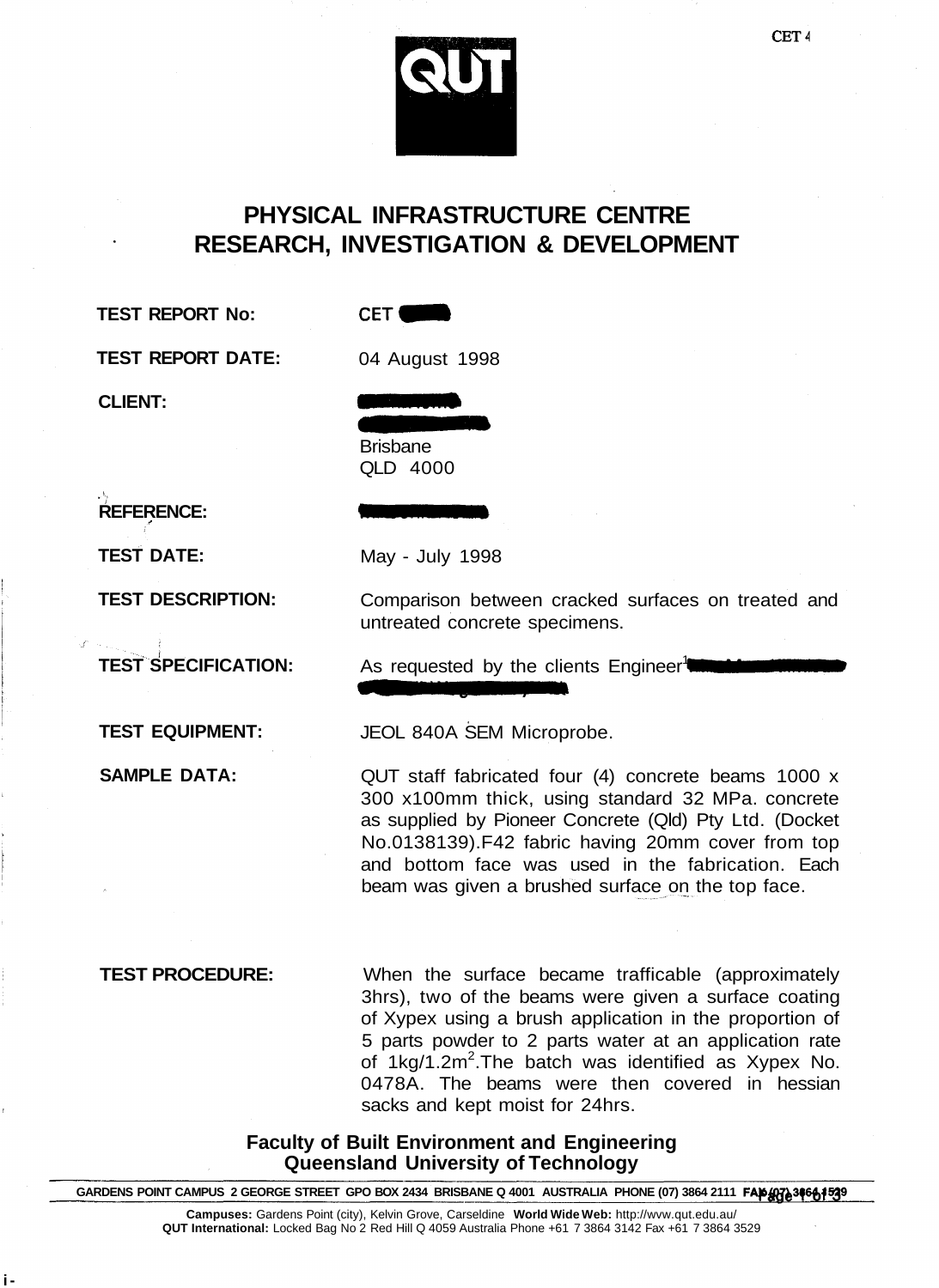The beams were then demoulded and cured for a further 6 days in a standard fog room. Full depth cracks were then propagated in the central part of the beams. For each of the treated and untreated beams there was one hairline and one 0.5 - 1mm crack.

The top surfaces of the beams were then dammed to 30mm depth, filled with water and returned to the fog room. After 7 days the beams were removed from the fog room and placed in ambient conditions for a further 14 days with water still being applied to the dammed surface.

A 75mm dia core was then cut through each beam, ensuring the crack was roughly at the diametric of the core. Each core was then immediately placed in a vacuum desiccater for 7 days. The cores were then delivered to our Electron Microscopy facility in a sealed desiccater jar.

On both the treated and untreated hairline crack specimens the flow of water through the cracks, decreased to a damp line on the bottom face, after 21 days damming. The flow of water through the 0.5 - 1mm cracks on the other specimens showed some decrease after 21 days.

On opening the cracked faces the hairline cracks showed a fine matrix growth and the 0.5 - 1mm cracks showed a heavy matrix growth. Visually (naked eye) there appeared to be no obvious difference between the matrices other than a slight brown tint to the non treated as opposed to the treated surface.

**ELECTRON MICROSCOPY**

**OBSERVATIONS**

Report and images of the Scanning Electron Microsope are attached.

**TESTING OFFICER C.SMITH**

**CHECKED BY**

**D.CORBETT**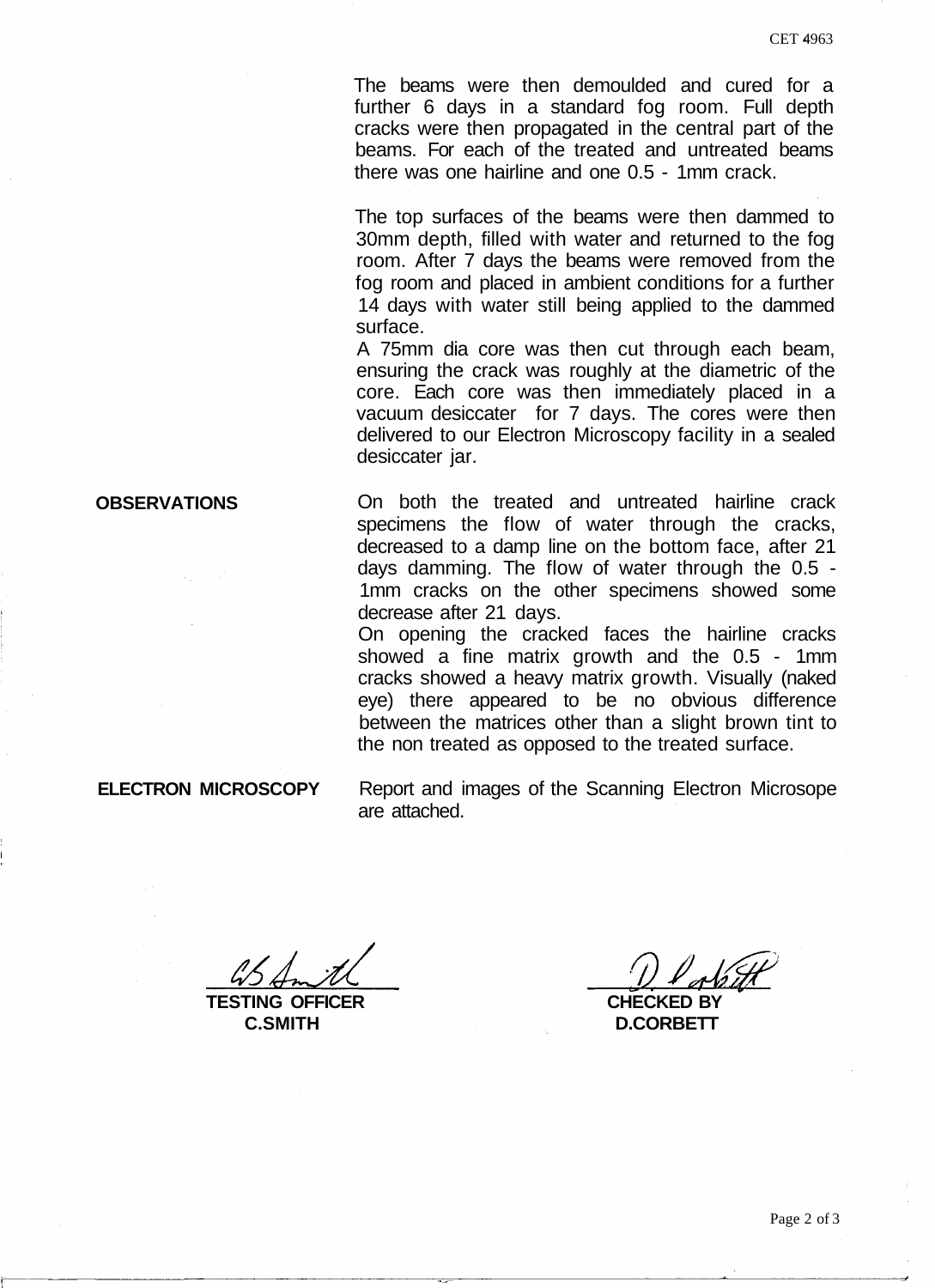

**Details of Cracked Surfaces**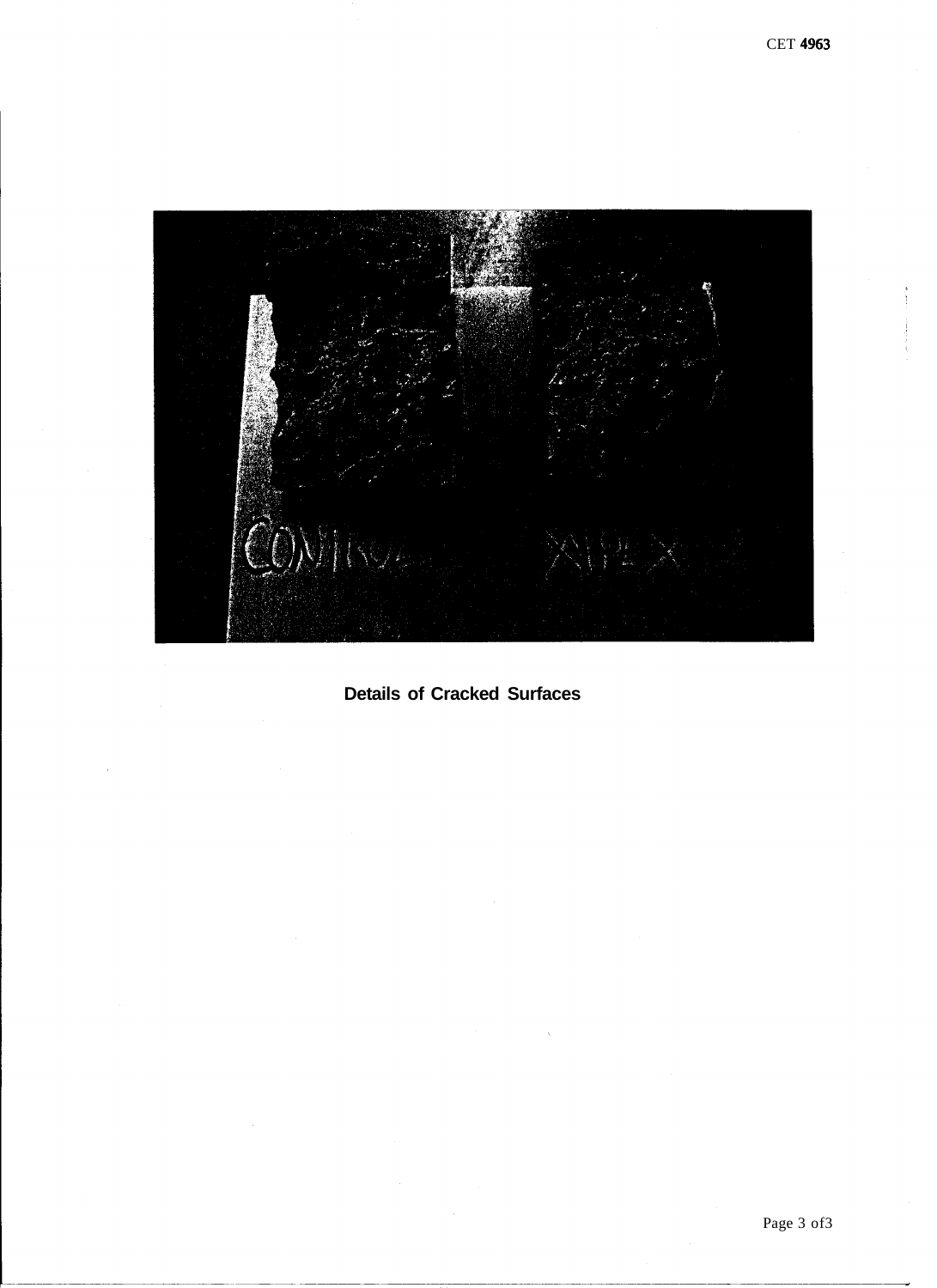

 $\mathbf{1}$ 

Analytical Electron Microscopy Facility Faculty of Science Qld University of Technology .29 July 1998 GPO Box 2434 Brisbane QLD 4001 Ph: (07) 3864-2557

Mr David Corbett Physical Infrastructure Centre - Research, Investigation and Development School of Civil Engineering QUT Gardens Point, Brisbane, QLD

### Re: **Scanning Electron Microscopy and X-Ray Microanalysis of Xypex-Treated Concrete**

## Dear Mr Corbett,

Please find enclosed the results of our examination of fracture surfaces of Xypex-treated concrete and untreated concrete (control) using scanning electron microscopy (SEM) imaging and X-ray microanalysis. The SEM shows the crack surface at high magnification, while the microanalysis technique provides information on the elements present in the surface. All elements in the periodic table, except for the light elements below Na  $(Z=11)$ , can be detected with the current equipment.

Pieces were broken off the top of the supplied fractured concrete cores and mounted so that the original fracture face (at right angles to the top surface of the concrete) was uppermost. The pieces were then coated with a thin layer of carbon in a vacuum evaporator to provide electrical conduction in the SEM, and the fracture surfaces viewed at 15kV in a JEOL 840A SEM/Microprobe. The areas examined were within about 15mm of the original top surface of the concrete.

#### **Results**

1. No unique element could be detected in the Xypex/cement powder additive that could be used to track the presence of the Xypex. The elements detected were Mg, Al, Si, S, Ca and Fe, all of which are also found in concrete. However, calcium (Ca) was by far the most predominant element in the powder.

2. The fracture surface of the Xypex-treated concrete was covered with a fine deposit composed of crystals roughly 5um in size (Figure 1). Some deposits exhibited a characteristic polyhedral structure (Figure 3). Microanalysis of the crystals showed only an X-ray peak for Ca (Figure 11), suggesting a compound such as calcium oxide, carbonate or, most likely, hydroxide. Some Carich larger grains on the surface were also found to contain S and Al (Figure 12).

**.72**

# **Faculty of Science Queensland University of Technology**

**GARDENS POINT CAMPUS 2 GEORGE STREET GPO BOX 2434 BRISBANE Q 4001 AUSTRALIA PHONE** (07) 3864 2111 **FAX** (07) 38641508

**Campuses:** Gardens Point (city), Kelvin Grove, Carseldine **World Wide Web:** http://www.qut.edu.au/ **QUT International:** Locked Bag No 2 Red Hill Q 4059 Australia Phone +61 7 3864 3142 Fax +61 7 3864 3529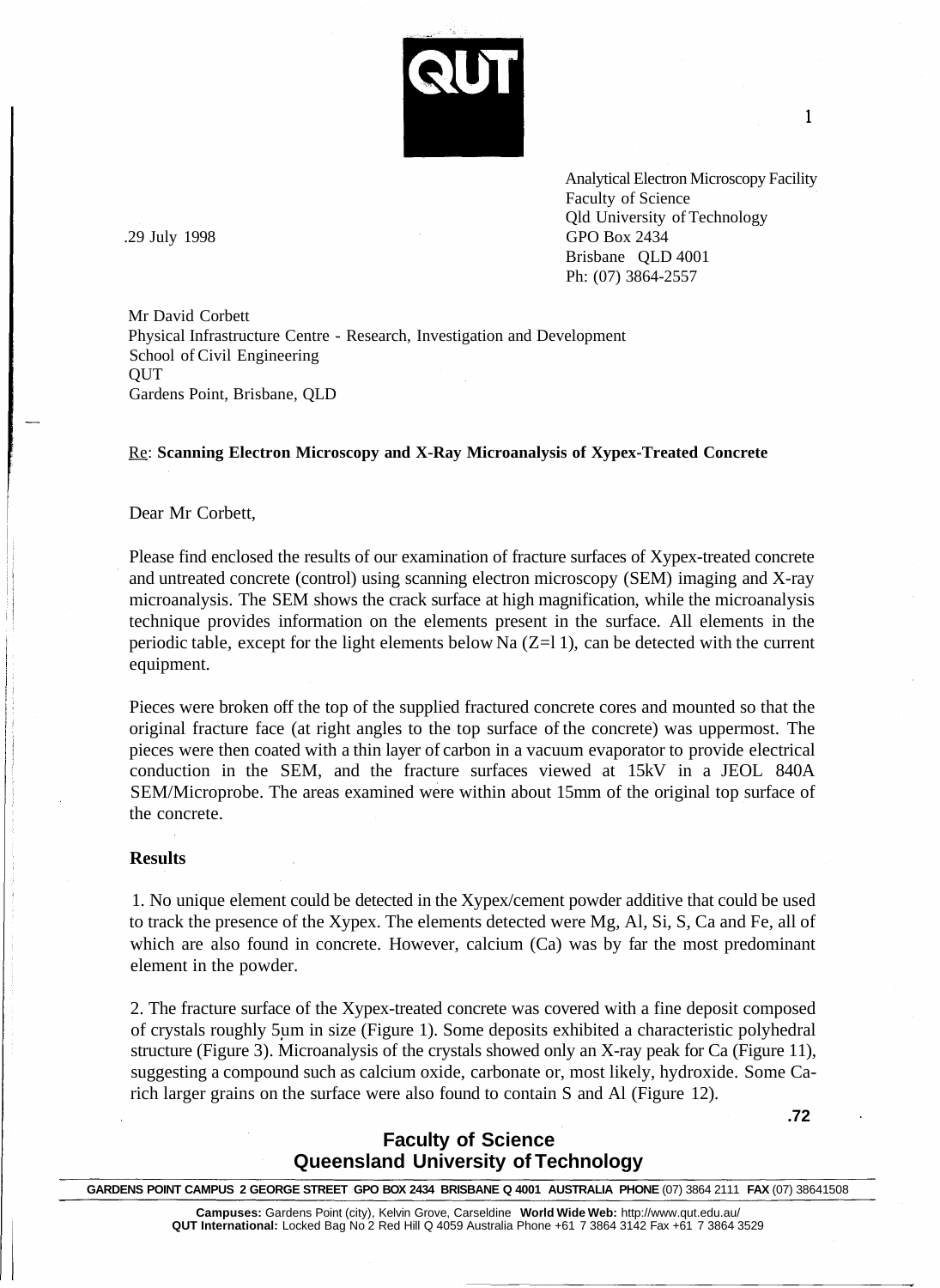3. In the treated concrete, small fibrous structures were sometimes observed amongst the crystals (Figure 2), but they were too small to be analysed accurately because of the effect of electron beam spread. These fibres were not seen on the fracture surface of the untreated concrete.

4. The fracture surface of the untreated concrete displayed a more diverse range of grain shapes and sizes than the treated surface, including many more larger crystals and grains (Figure 4). Features such as the multilayered crystal shapes (top of Figure 4) and radial clusters of Ca-rich crystals (Figure 5) were not observed in the treated concrete. However, the small Ca-rich crystals similar to those on the treated surface were also present in the untreated concrete, in association with a range of larger grains (Figure 6). Some of the larger material, including the grain at the centre of the rosette in Figure 5, was found to contain very high levels of Mg (Figure 13). Such Mg-rich constituents were not detected in the treated sample.

5. Overall X-ray microanalyses of a roughly 2x3 mm area of the fracture surfaces gave the X-ray spectra in Figure 9 (treated concrete) and Figure 10 (untreated concrete). X-rays are only produced within a depth of about 5um of the exposed surface, and therefore underlying structures are not being measured by this method. Comparison of the two spectra, and taking into account the differences in peak intensity (indicated by the vertical scales), suggests that the Xypex-treated crack surface had higher levels of Ca and Si, somewhat higher levels of Al and K, and a lower level of Mg, than the untreated surface.

6. Figures 1-6 and the associated spectra are from exposed surfaces of narrow cracks. In a further study, the surface of a larger crack in treated and untreated concrete samples was examined. The surface of the untreated sample is shown at high magnification in Figure 7, and that from the treated concrete in Figure 8. Though there are no marked differences between the surfaces, there is some suggestion in Figure 8 of a smaller grain size and the appearance of some fine lacy or fibrous material (arrows).

7. X-ray spectra from the surfaces of the large cracks are given in Figure 14 (treated sample) and Figure 15 (untreated). Direct comparison of the two spectra, taking into account the differences in vertical scale and peak intensity, suggests that on average the treated crack surface contained more Ca and Mg, but less Fe, than the untreated material. This contrasts with the results for the narrow cracks examined (point 5 above), in which the treated surface showed a reduced average level of Mg. However, in both cases, the average levels of Ca were markedly higher in the treated crack surfaces.

In summary, some differences were observed in the fracture faces of the Xypex-treated and untreated concrete samples that were examined in the SEM. The untreated surface contained a diverse range of grain or crystal sizes and shapes, particularly larger material. The treated surface was mainly covered with small Ca-rich crystals, and larger grains were not as evident. However the Ca-rich crystals were also present to some extent in the untreated sample.

X-ray microanalysis of the fracture surfaces of the narrow and large cracks showed that in both cases, the average level of Ca was higher in the Xypex-treated concrete than in the untreated concrete. Ca was also the major constituent of the Xypex/cement powder additive. The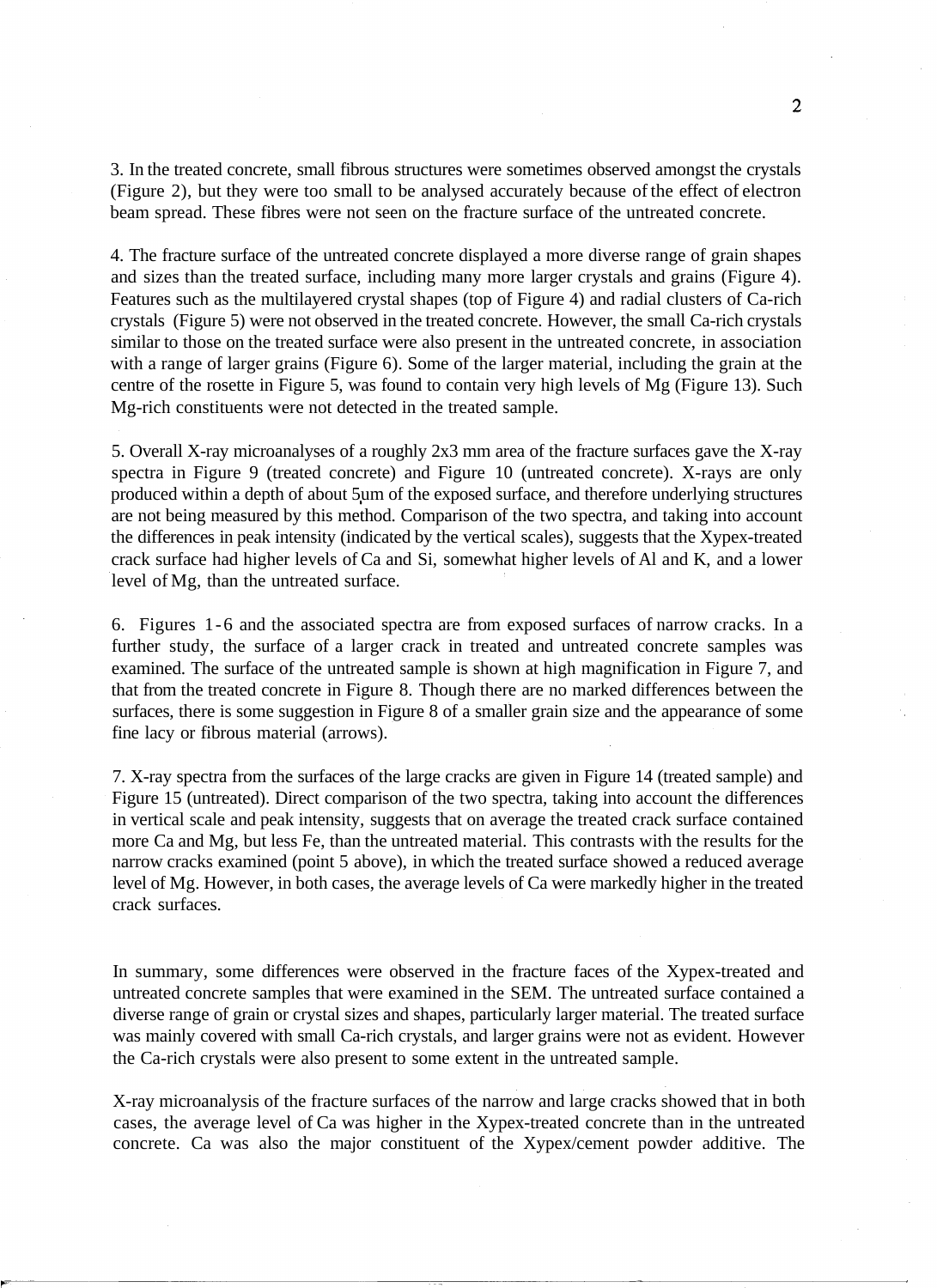differences in the treated and untreated surfaces with respect to other elements (esp. Si and Mg) were not consistent and may reflect the particular concrete components that happen to be exposed in the analysed surfaces.

Though the crack surfaces of the treated and untreated material do not show marked visual differences, the results suggest the presence of smaller crystals and higher average levels of Ca on the crack surfaces in the Xypex-treated concrete. Thus there may be some modification of secondary crystal formation in the treated material.

Yours faithfully,

They Body

Dr Thor Bostrom Loc Duong Lecturer/Research Scientist Technician

Analytical EM Facility, QUT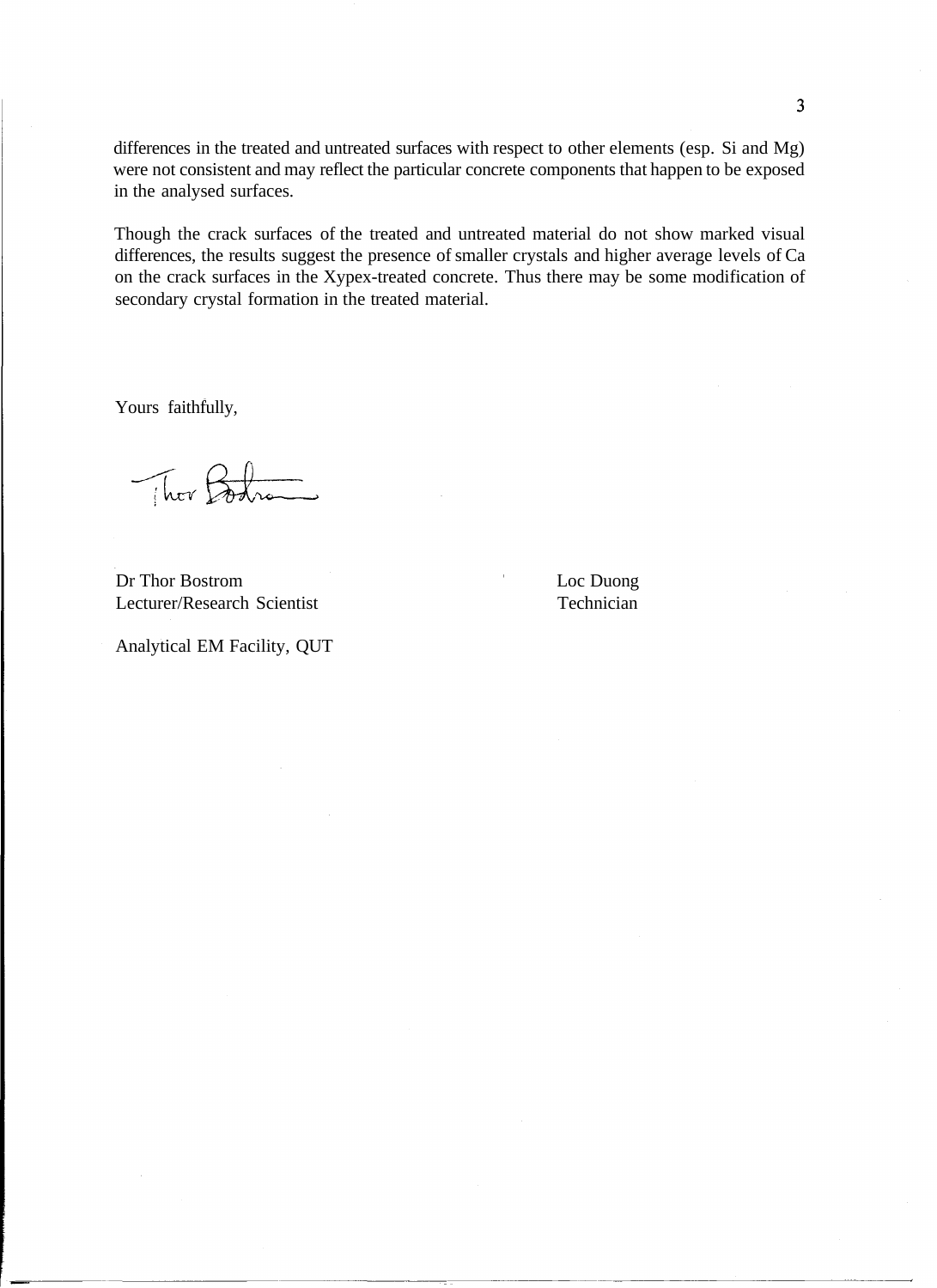

**Figure 1** (Treated) Ca-rich crystals on the fracture surface



**Figure 2:** (Treated) Detail of crystals with occasional fine fibrous material (arrows)



**Figure 3:** (Treated) Cluster of characteristic Ca-rich crystals at high magnification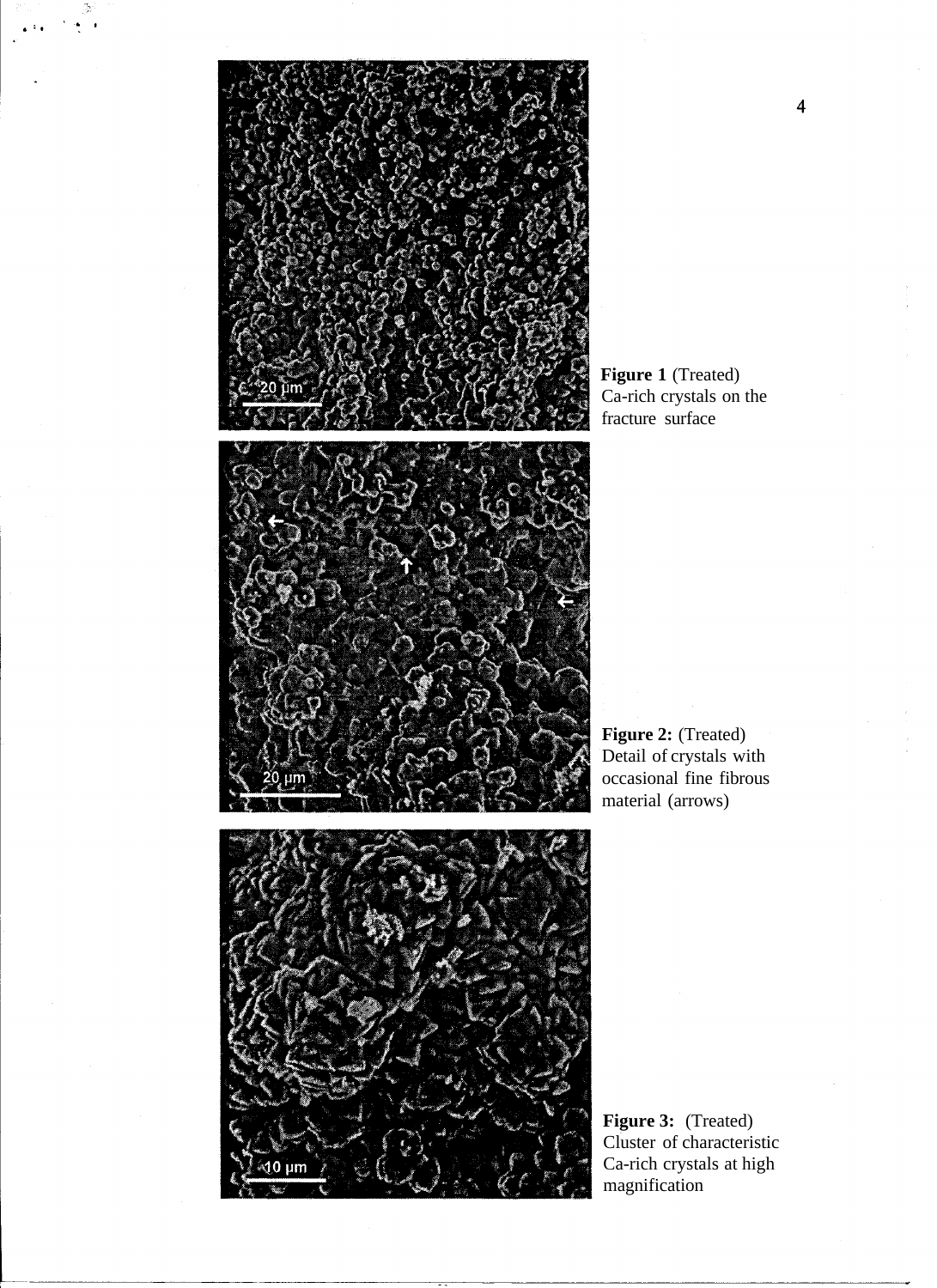

 $\overline{I}$ 





**Figure 5** (Untreated) Detail of crystal growth on fracture surface



**Figure 6** (Untreated) Small Ca-rich crystals plus larger grains on surface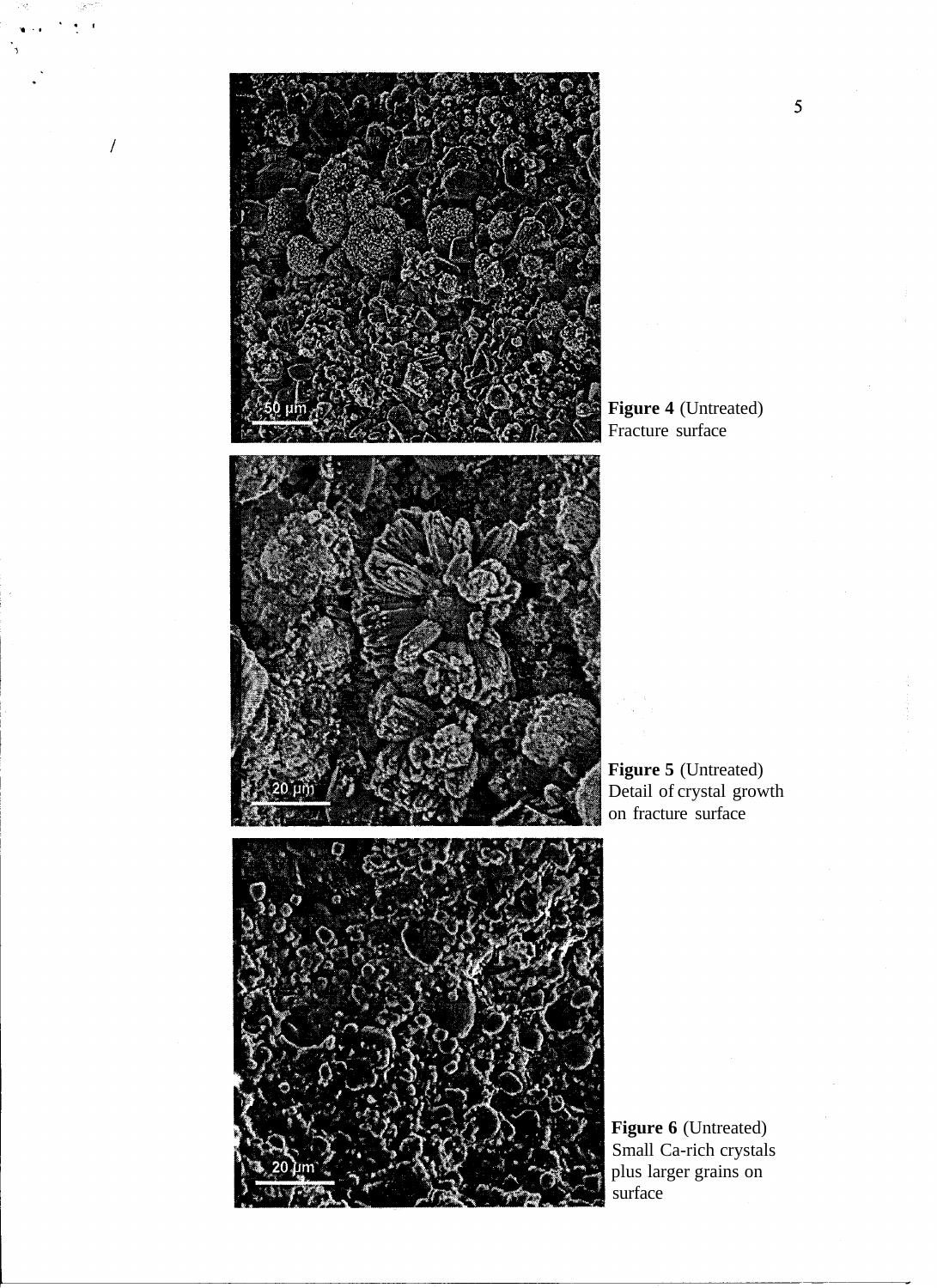

**Figure 7** (untreated) Surface of large crack



**Figure 8** (treated) Surface of large crack in treated concrete, with some small fibrous material (arrows)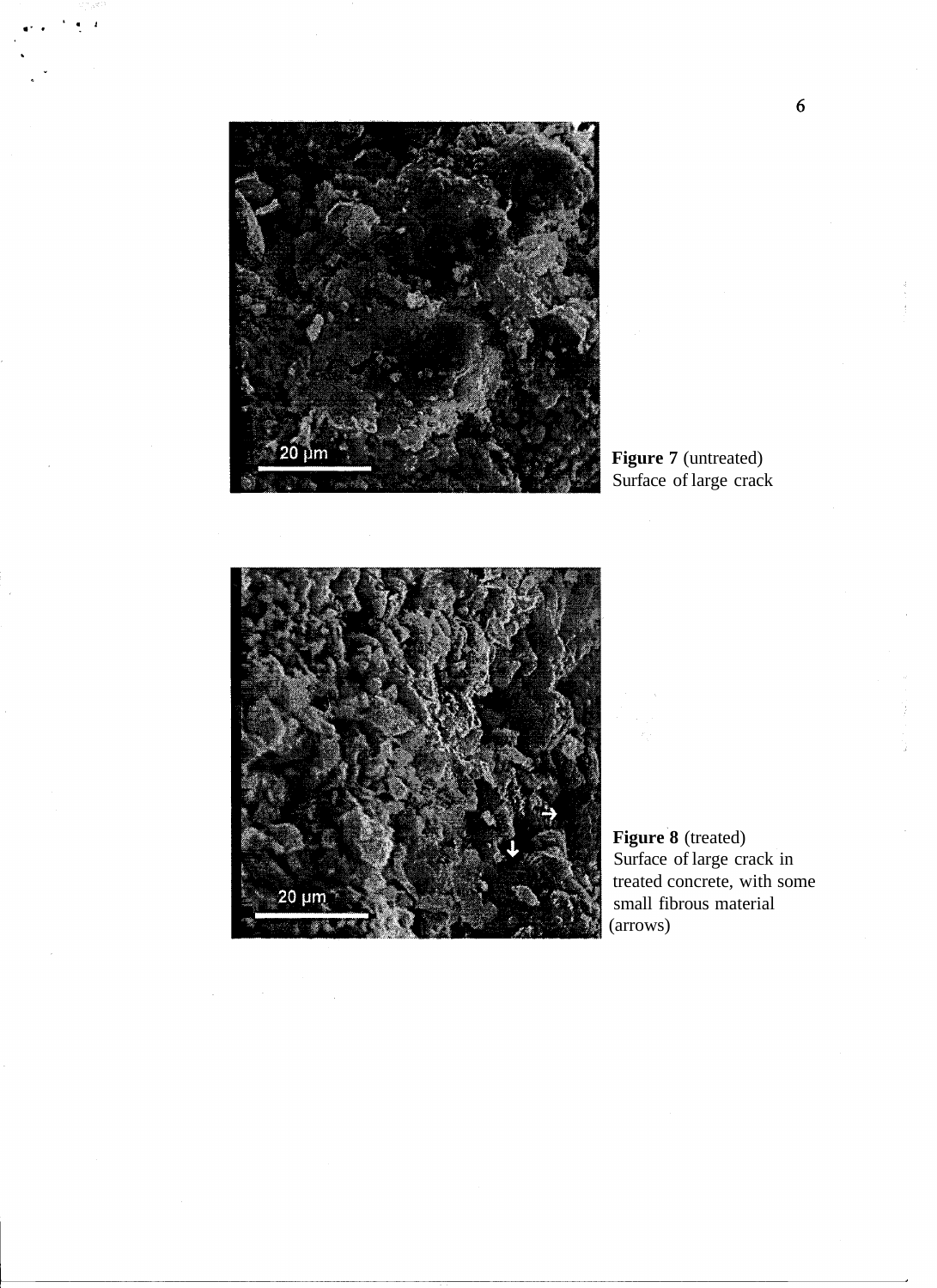**Analytical Electron Microscopy Facility**

**Spectrum ID - Xypex treated - overall surface**



**Figure 9** - X-ray spectrum from an overall large area of the fracture surface of the Xypex-treated concrete

**Analytical Electron Microscopy Facility**

**Spectrum ID - Control concrete - overall surface**



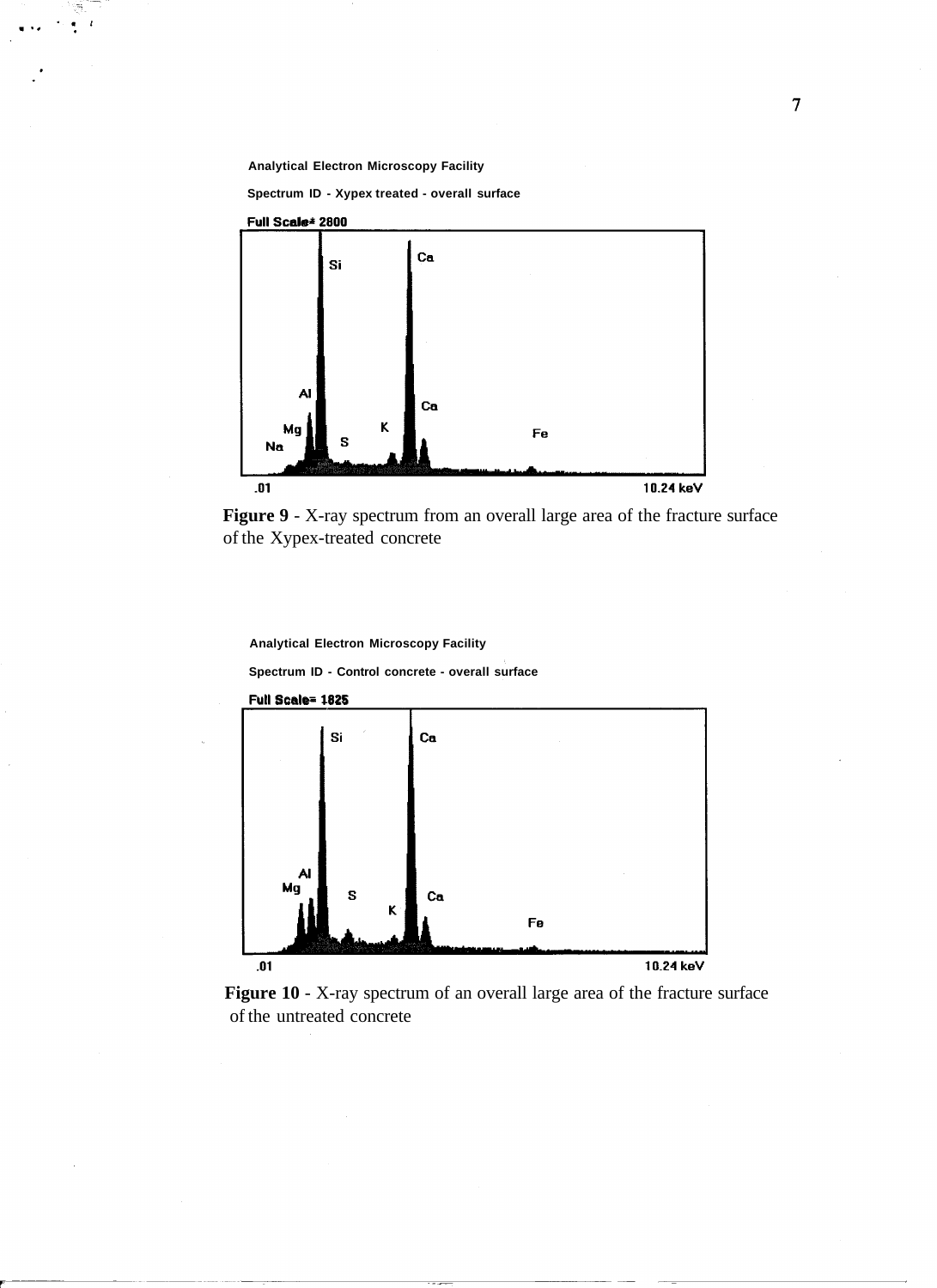**Analytical Electron Microscopy Facility**

 $\lambda$ 

**Spectrum ID - Xypex treated concrete - small crystals**





**Analytical Electron Microscopy Facility**

**Spectrum ID = Xypex treated - fracture area**





**Analytical Electron Microscopy Facility**

**Spectrum ID = Control concrete - larger grain near Ca crystals**